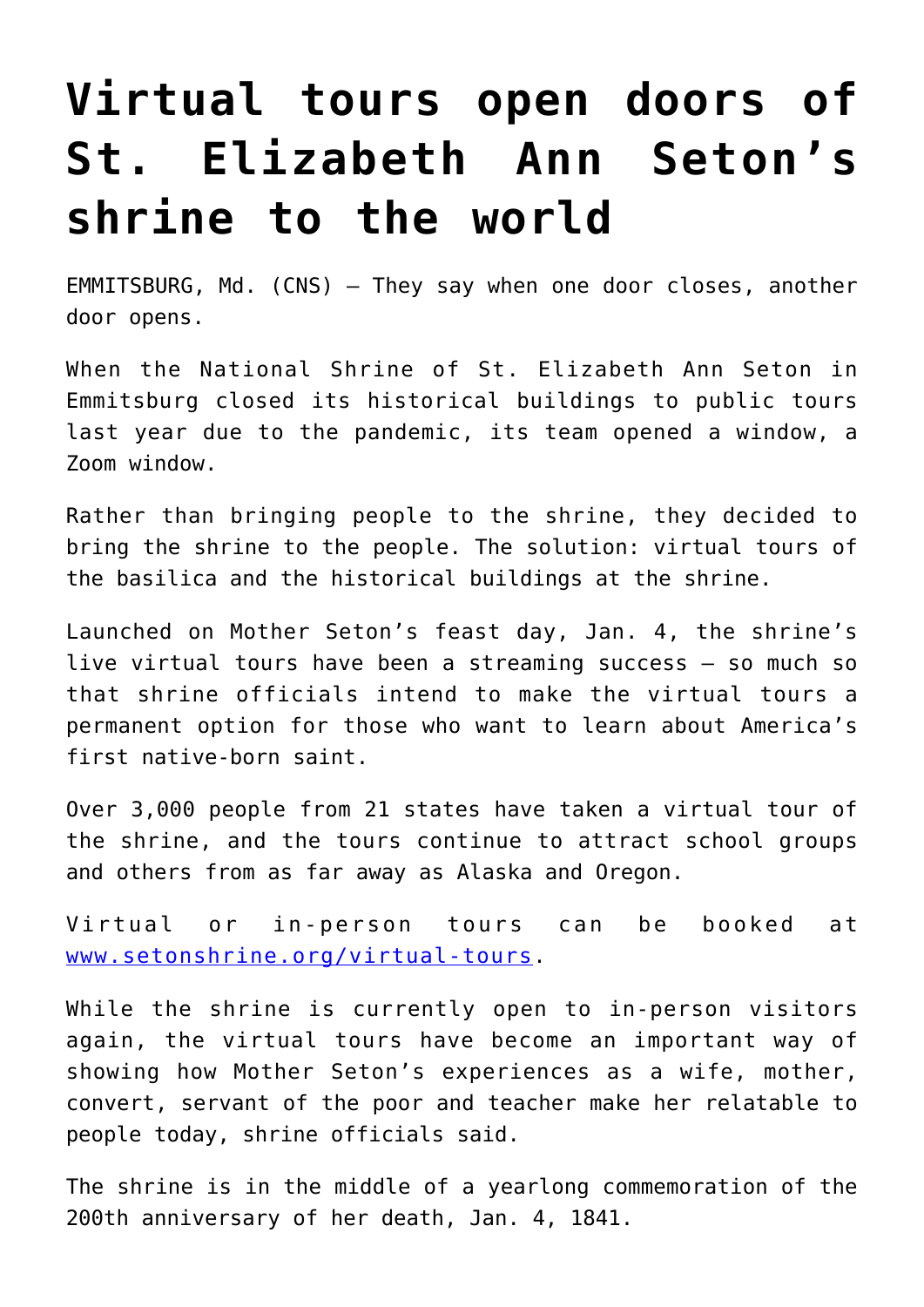"Technology has been one of the silver-linings to come from the pandemic," said Bridgett Bassler, the shrine's education programs manager. "We realized we had the capability at our fingertips to connect with people from every corner of the country."

"With virtual tours," she said, "we have the ability to provide access to St. Elizabeth Ann Seton's life and legacy to those who may never be able to experience an in-person visit to the shrine."

The tours use Zoom to showcase the shrine and introduce it to new visitors. Virtual visitors can choose to explore the shrine and Elizabeth Ann Seton's journey through four different live tour options, including the Historic St. Joseph's House, the Stone Farmhouse, the Basilica of St. Elizabeth Ann Seton, and the history of the Sisters of Charity who ministered during the Civil War.

Schools have been the main adopter of the shrine's virtual tours program. Over 37 schools have taken tours, including 12 that are named after Mother Seton. The group that has virtually traveled the farthest to visit is the St. Elizabeth Ann Seton School in Anchorage, Alaska, which is 4,236 miles away from Emmitsburg.

"In closing the physical doors of the shrine, we've actually opened its reach to a wider audience," said Claire Bodine, the shrine's coordinator of group visits. "We've been able to connect with schools across the nation, working with students from kindergarten through college. It's truly been a blessing to share St. Elizabeth Ann Seton's story in this innovative way."

Laura McLaughlin, a teacher from the St. Elizabeth Ann Seton School in Anchorage, scheduled a virtual shrine tour for her sixth-grade religion class Jan. 4 in celebration of Mother Seton's feast day.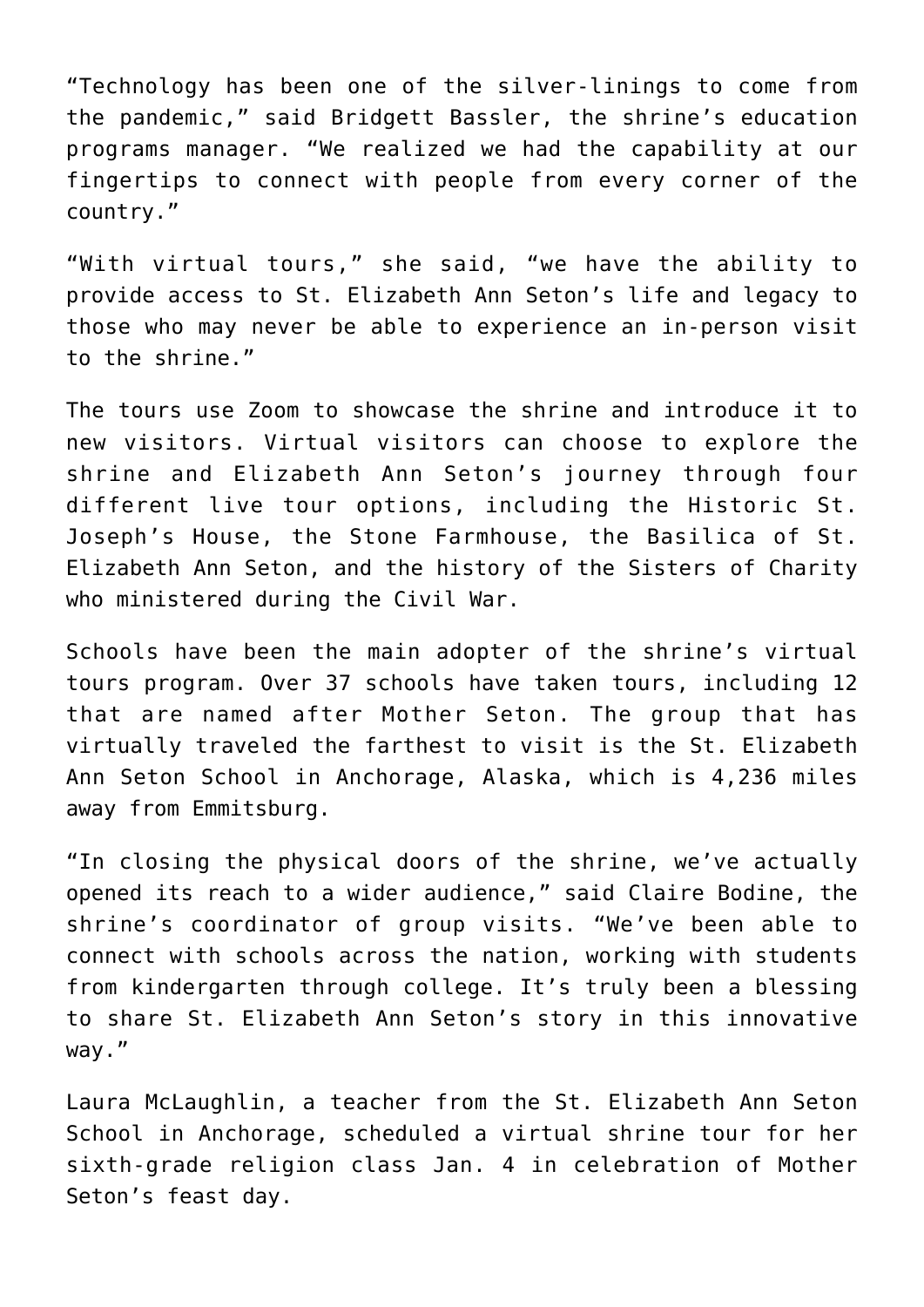"We have always celebrated Mother Seton's feast day, and when I saw the opportunity to visit her national shrine virtually on that day, I thought it was a great opportunity for my students to see something 'in-person' that they've learned about in class," McLaughlin said.

She recalled her students' excitement over learning that even saints live through cold weather conditions like they do in Alaska. They also resonated with Elizabeth Ann Seton's smalltown lifestyle.

"Our class enjoyed getting to see all the aspects of St. Elizabeth Ann Seton's life," she said. "Through the tour we learned much more about her impact in education and religion. The students were so engaged with the tour that they didn't even mind missing their recess to accommodate the tour due to time zone differences!"

The interest in visiting the National Shrine of St. Elizabeth Ann Seton extends beyond U.S. borders. In May, the shrine had its first international virtual tour for a group from Ontario.

"We even had a group from Australia try to book a virtual tour," Bodine said. "While that tour hasn't panned out yet due to time zone differences, to me it emphasizes Mother Seton's relatability. Her work, her devotion and her experience resonate with people around the world."

Even though COVID-19 restrictions are lessening and the shrine is open to the public now, interested tourists will still be able to visit the shrine from virtually anywhere.

In the coming months, Bassler and Bodine hope to expand the virtual tours to include more offerings including living history programs, where visitors can explore Mother Seton's world through interpreters portraying real people Mother Seton knew, lived and worked with.

Other activities and events included in the commemoration of